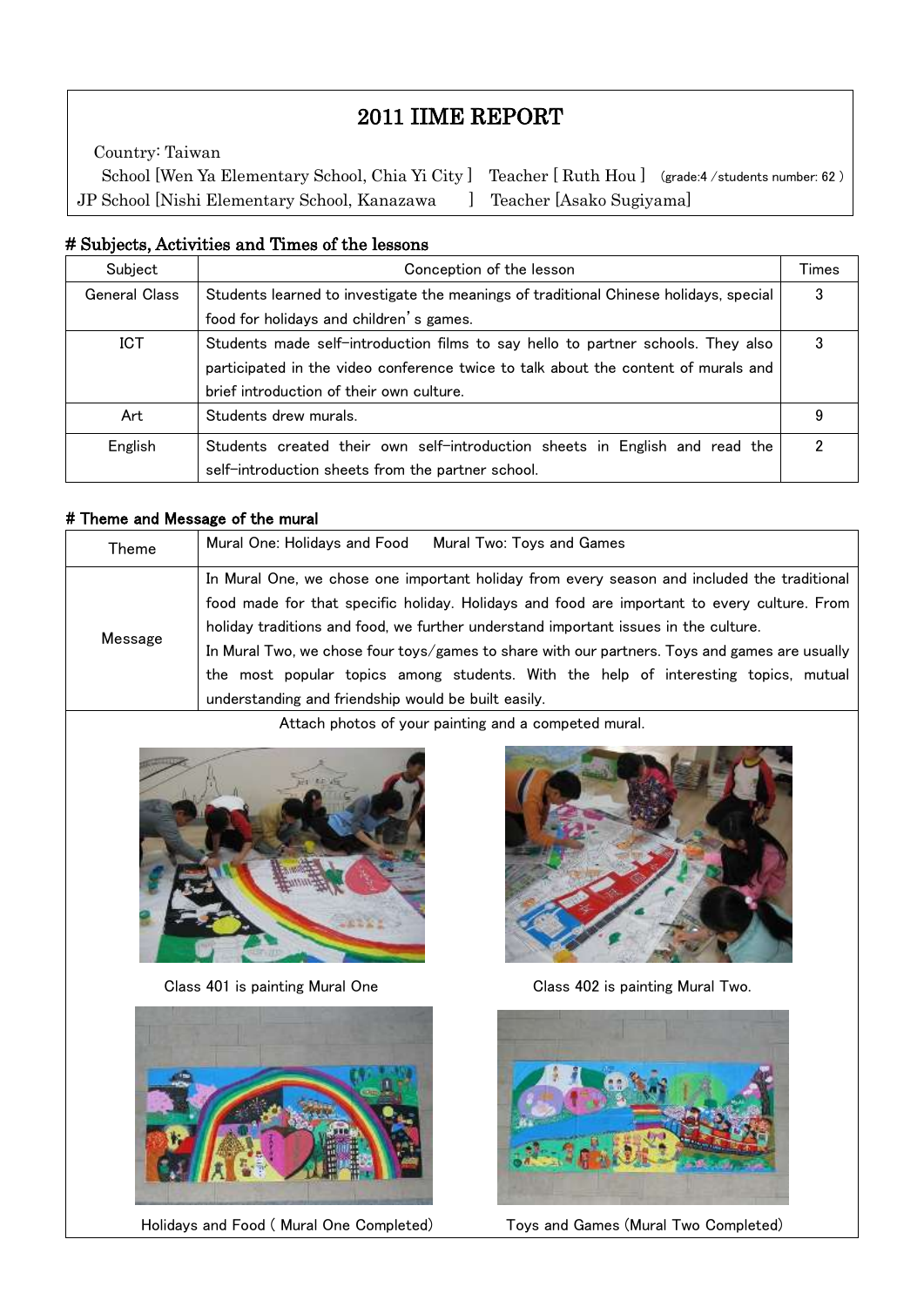#### # Effects and the Problems

| Effects your students have gained                          | Points for further improvement                                                                                   |  |  |
|------------------------------------------------------------|------------------------------------------------------------------------------------------------------------------|--|--|
|                                                            | Making friends with others is always attractive to the $\vert$ It was a pity that we did not spend too much time |  |  |
| students. The world is big and there are so many           | working on the forum. We always communicated with the                                                            |  |  |
| different things for us to see. Cooperating with others to | partner school through emails. If the partner school                                                             |  |  |
| finish one project is a rewarding experience.              | preferred leaving the message on the forum, we would                                                             |  |  |
| Secondly, students' English ability may be limited but     | try to cope with it, too.                                                                                        |  |  |
| they enjoyed expressing themselves in every possible       |                                                                                                                  |  |  |
| way. Without too much preaching from teachers and          |                                                                                                                  |  |  |
| parents, they saw the importance of learning English.      |                                                                                                                  |  |  |

# # Have you made your activity open in your school or in your local area? How was their reaction or reputation?

| PR you did inside/out of your school                     | Reaction/reputation from around                             |  |  |
|----------------------------------------------------------|-------------------------------------------------------------|--|--|
| We displayed the murals in the public places so that     | Parents, teachers, students and the heads of local          |  |  |
| every student at school saw the murals. We also invited  | education departments appreciated the idea of working       |  |  |
| the heads of our city education department to do the     | on the same project with friends from the world. Painting   |  |  |
| drawing with us. Finally, everyone taking part in the    | is one of the best ways to get rid of the language barrier. |  |  |
| drawing signed at the back of the murals.                | Students' world view was broadened in an easy way.          |  |  |
| We took the two murals back to our partner school in     | International exchange project should be the project for    |  |  |
| Japan after we finished painting. Thanks to the great    | students of all ages. Building the concept of making        |  |  |
| help from Professor Shimizu, the Artmile corordinator in | friends with the world helps the youths to walk on the      |  |  |
| Kanazawa, we visited our partner school as well as the   | same route to world peace. They learn to be more caring     |  |  |
| other two schools who alos worked with Taiwanese         | to people in different countries because there is always    |  |  |
| elementary schools in 2011. Our visit was published in   | friendship from various parts of the world.                 |  |  |
| the local Japanese newspaper.                            |                                                             |  |  |

# # Flow of the Activity

| Content      | Month | What you did                    | Your students attitude/reflection               | Subject |
|--------------|-------|---------------------------------|-------------------------------------------------|---------|
| Introduction |       | Teachers showed the website     | Students were surprised with the great          | English |
|              |       | of Artmile to students to tell  | paintings presented on the website. They        |         |
|              | Sep.  | them what they are going to do. | wondered if they could accomplish such a big    |         |
|              |       | Students in groups made the     | job.<br>They were happy to<br>make<br>the       |         |
|              |       | brief self-introduction films.  | self-introduction films and they tried very     |         |
|              |       |                                 | hard to make the films as best as possible.     |         |
| Research     | Oct.  | Students in groups looked for   | Students<br>understood<br>the<br>history<br>and | General |
|              |       | the information related to the  | relationship between Taiwan and Japan. They     | Class   |
|              |       | themes of the murals. They      | found it interesting to see so<br>manv          |         |
|              |       | also made a short comparison    | similarities between these two countries. It is |         |
|              |       | and contrast between Taiwan     | understandable to assume that Taiwan and        |         |
|              |       | and Japan.                      | Japan are like brothers and sisters.            |         |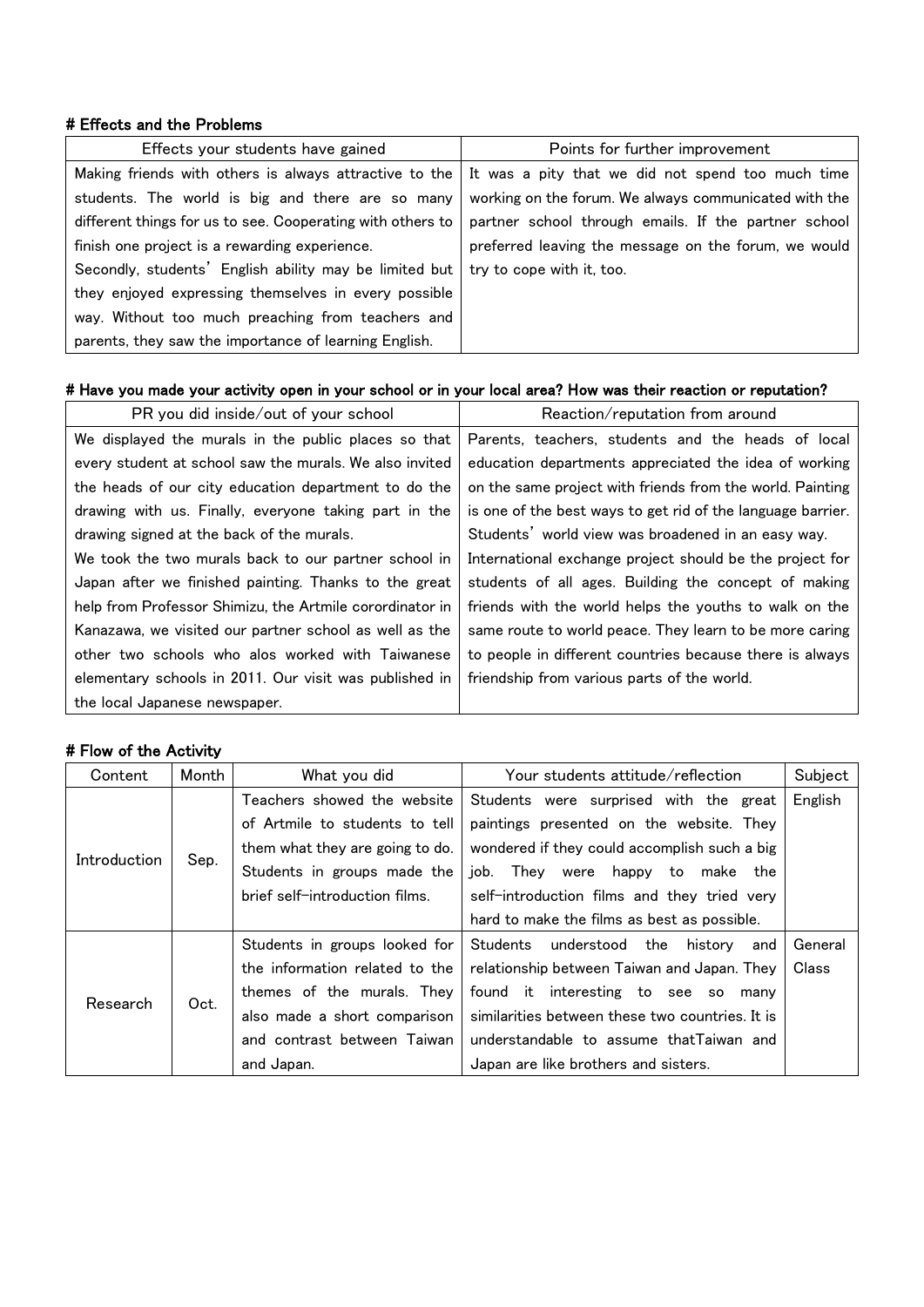|              |                      | Students met their Japanese      | Regardless of the limitation in English,      | ICT     |
|--------------|----------------------|----------------------------------|-----------------------------------------------|---------|
| Composition  |                      | partners on Skype and shared     | students enjoyed the discussion about the     | English |
|              |                      | their own culture with each      | contents in the murals. They learned to       |         |
|              |                      | other. They also had a long      | express themselves, persuaded one another     |         |
|              | Nov.                 | discussion about the overall     | and reached a final agreement. They were      |         |
|              |                      | design and content included in   | open-minded to take others' opinions into     |         |
|              |                      | the murals.                      | consideration. They were excited to know      |         |
|              |                      |                                  | both students in Taiwan and Japan played      |         |
|              |                      |                                  | similar games/toys and enjoyed the same       |         |
|              |                      |                                  | holidays.                                     |         |
|              |                      | Students started to paint the    | It was a hard time for thirty-one students to | Art     |
|              |                      | murals and read the photos       | paint together. Everyone wanted to paint      |         |
|              | Dec.<br>Jan.<br>Feb. | taken while they were painting.  | more but the space was limited. To make the   |         |
| Painting     |                      | After receiving the murals from  | murals as beautiful as possible, they         |         |
|              |                      | the partner school, they took    | persuaded one another to give up the          |         |
|              |                      | turns to contribute they efforts | stereotype and to have a new try while        |         |
|              |                      | on the murals.                   | coloring. The abilities of negotiation and    |         |
|              |                      |                                  | appreciation were developed smoothly.         |         |
|              |                      | Before sending the murals back   | The big murals looked astonishing to          | General |
|              |                      | to Japan, teachers in Taiwan     | everyone who saw them. People appreciated     | Class   |
| Appreciation | March                | made a copy of each mural with   | the hard work from the students in two        |         |
|              |                      | hope that the sweet<br>the       | different countries. The varieties of colors  |         |
|              |                      | memories will be kept in minds   | and images deserved a long time of sharing.   |         |
|              |                      | for good.                        |                                               |         |

### # Aim of the Lessons and Result

Rank (1 to 9 in order you put stress on) Mark (5:very effective / 4:effective / 3:so so / 2:not so effective / 1:not effective at all)

| Aim                       | Rank | Mark |     |   | How your students have reached it |                 |                                                           |
|---------------------------|------|------|-----|---|-----------------------------------|-----------------|-----------------------------------------------------------|
|                           |      |      |     |   |                                   |                 | Our students have clear pictures of traditional holidays  |
|                           |      |      |     |   |                                   |                 | and food of the four seasons in Taiwan. So, they had      |
|                           |      |      |     |   |                                   |                 | good understanding about Mural One.                       |
| understanding our own     | 4    | 5    |     | 3 | $2^{\circ}$                       |                 | In order to know more about the traditional Taiwanese     |
| cultures                  |      |      | (4) |   |                                   |                 | toys in Mura Two, students interviewed their parents or   |
|                           |      |      |     |   |                                   |                 | grandparents at home. They also learned to make the       |
|                           |      |      |     |   |                                   |                 | toys by themselves. They had a good time playing with     |
|                           |      |      |     |   |                                   | their own toys. |                                                           |
| understanding other       |      |      | 4   |   |                                   |                 | Our students had very basic ideas about Japanese          |
| cultures                  | 5    | 5    |     |   | $2^{\circ}$                       |                 | culture. But this is the first time they focused on       |
|                           |      |      |     |   |                                   |                 | traditional Japanese toys, which interested them a lot.   |
|                           | 8    | 5    | 4   |   |                                   |                 | Our students learned the names of holidays and food in    |
|                           |      |      |     |   |                                   |                 | English easily because these were the topics we usually   |
| communication ability     |      |      |     |   |                                   |                 | included in the English lessons. They were new to the     |
| interactively, in English |      |      |     |   |                                   |                 | name of the toys and they had limited English ability to  |
|                           |      |      |     |   |                                   |                 | explain how to play with the toys verbally. Instead, they |
|                           |      |      |     |   |                                   |                 | demonstrated the games by simply playing with it          |